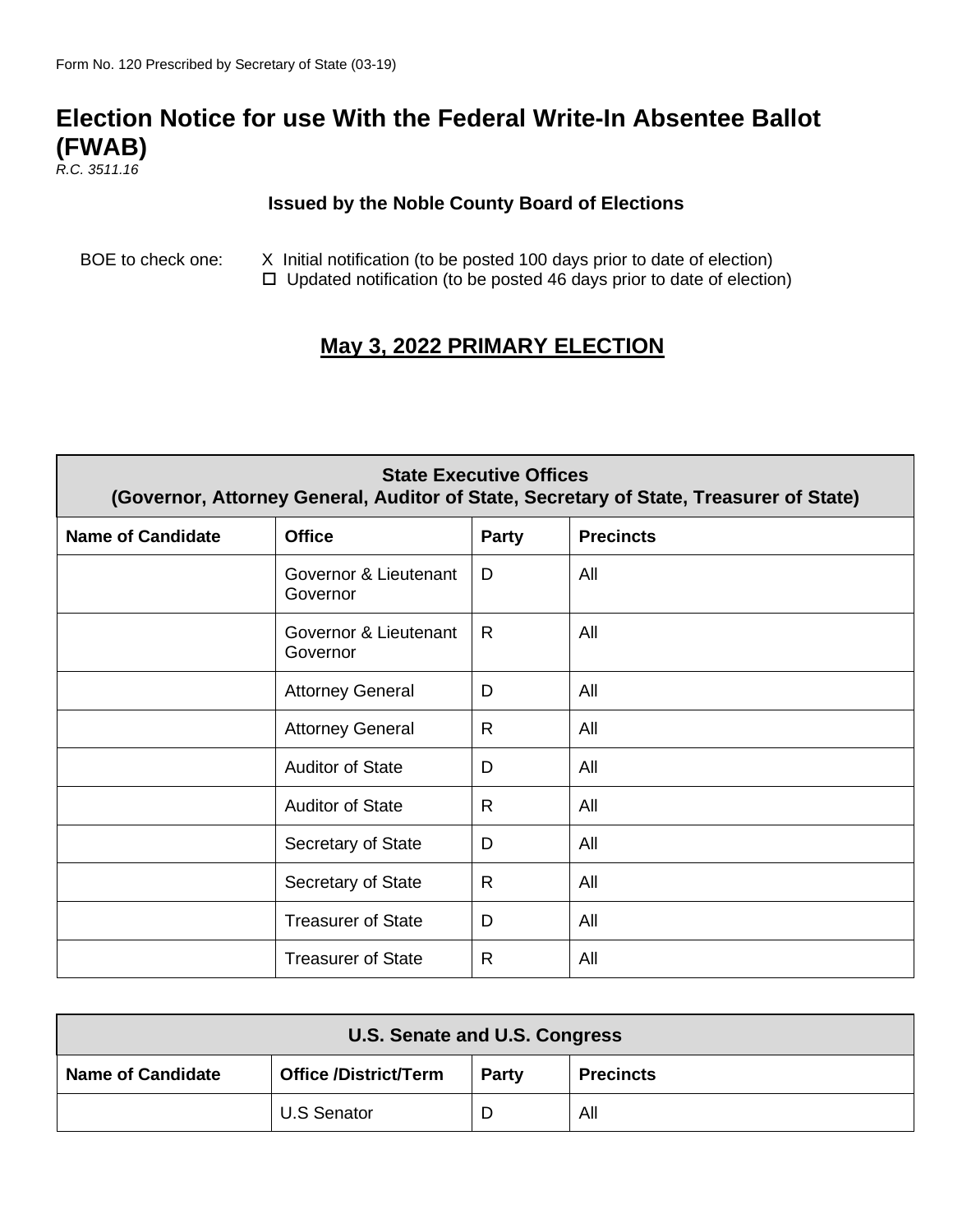| <b>U.S Senator</b>            | R | All |
|-------------------------------|---|-----|
| Representative to<br>Congress |   |     |
| Representative to<br>Congress | R |     |

| <b>Ohio General Assembly (Ohio Senate and Ohio House of Representatives)</b> |                              |              |                  |
|------------------------------------------------------------------------------|------------------------------|--------------|------------------|
| <b>Name of Candidate</b>                                                     | <b>Office /District/Term</b> | <b>Party</b> | <b>Precincts</b> |
|                                                                              | <b>State Representative</b>  | D            |                  |
|                                                                              | <b>State Representative</b>  | R            |                  |

| County Administrative Offices (County Commissioner or County Council, Prosecuting<br>Attorney, Clerk of the Court of Common Pleas, Sheriff, County Recorder, County Treasurer,<br><b>County Engineer, Coroner, County Auditor, and Municipal Court Clerk)</b> |                                                           |   |     |  |  |
|---------------------------------------------------------------------------------------------------------------------------------------------------------------------------------------------------------------------------------------------------------------|-----------------------------------------------------------|---|-----|--|--|
| <b>Name of Candidate</b>                                                                                                                                                                                                                                      | <b>Office /District/Term</b><br><b>Precincts</b><br>Party |   |     |  |  |
|                                                                                                                                                                                                                                                               | <b>County Commissioner</b><br>FTC 1-1-2023                | D | All |  |  |
|                                                                                                                                                                                                                                                               | <b>County Commissioner</b><br>FTC 1-1-2023                | R | All |  |  |
|                                                                                                                                                                                                                                                               | <b>County Auditor</b><br>FTC 03-13-2023                   | D | All |  |  |
|                                                                                                                                                                                                                                                               | <b>County Auditor</b><br>FTC 03-13-2023                   | R | All |  |  |

| <b>Ohio Supreme Court</b> |                                                     |              |                  |
|---------------------------|-----------------------------------------------------|--------------|------------------|
| <b>Name of Candidate</b>  | Office /Term                                        | <b>Party</b> | <b>Precincts</b> |
|                           | Justice of the Supreme<br><b>Court FTC 1-1-2023</b> | D            | All              |
|                           | Justice of the Supreme<br><b>Court FTC 1-1-2023</b> | R            | All              |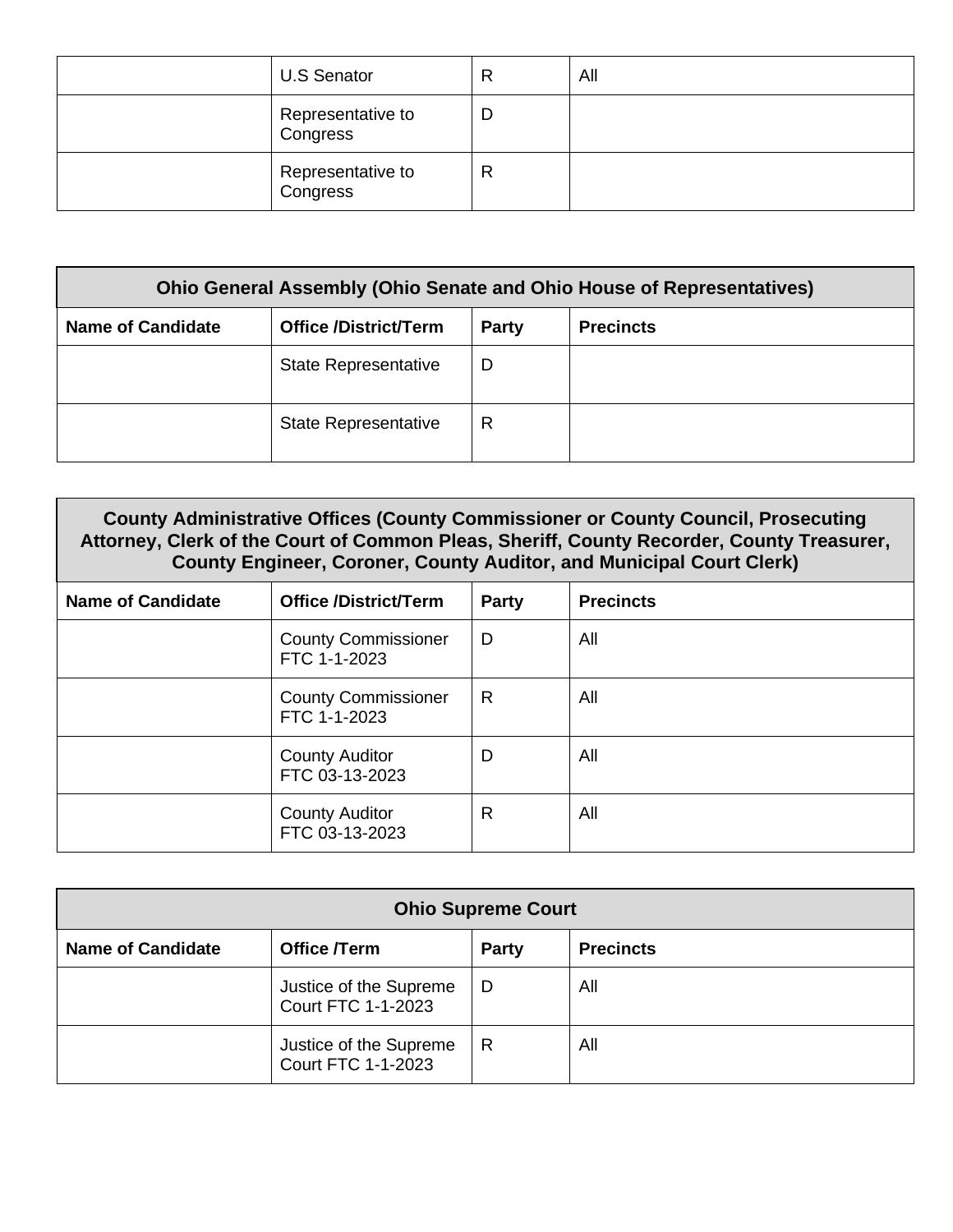| Justice of the Supreme<br><b>Court FTC 1-2-2023</b> | All |
|-----------------------------------------------------|-----|
| Justice of the Supreme<br><b>Court FTC 1-2-2023</b> | All |

| <b>Ohio Court of Appeals (7th District)</b> |                                                  |              |                  |
|---------------------------------------------|--------------------------------------------------|--------------|------------------|
| <b>Name of Candidate</b>                    | Office /Term                                     | <b>Party</b> | <b>Precincts</b> |
|                                             | Judge of the Court of<br>Appeals<br>FTC-2-9-2023 | D            | All              |
|                                             | Judge of the Court of<br>Appeals<br>FTC-2-9-2023 | R            | All              |

| Party Offices (State and County Central Committee) (Primary Elections Only) |                                                       |              |                  |
|-----------------------------------------------------------------------------|-------------------------------------------------------|--------------|------------------|
| <b>Name of Candidate</b>                                                    | <b>Office /District</b>                               | <b>Party</b> | <b>Precincts</b> |
|                                                                             | Member of State<br>Central Committee,<br>Man          | D            |                  |
|                                                                             | Member of State<br>Central Committee,<br>Man          | R.           |                  |
|                                                                             | Member of State<br>Central Committee,<br>Woman        | D            |                  |
|                                                                             | <b>Member of State</b><br>Central Committee,<br>Woman | R            |                  |

| <b>State Issues</b> |              |                  |  |
|---------------------|--------------|------------------|--|
| <b>Number</b>       | <b>Title</b> | <b>Precincts</b> |  |
|                     |              |                  |  |
|                     |              |                  |  |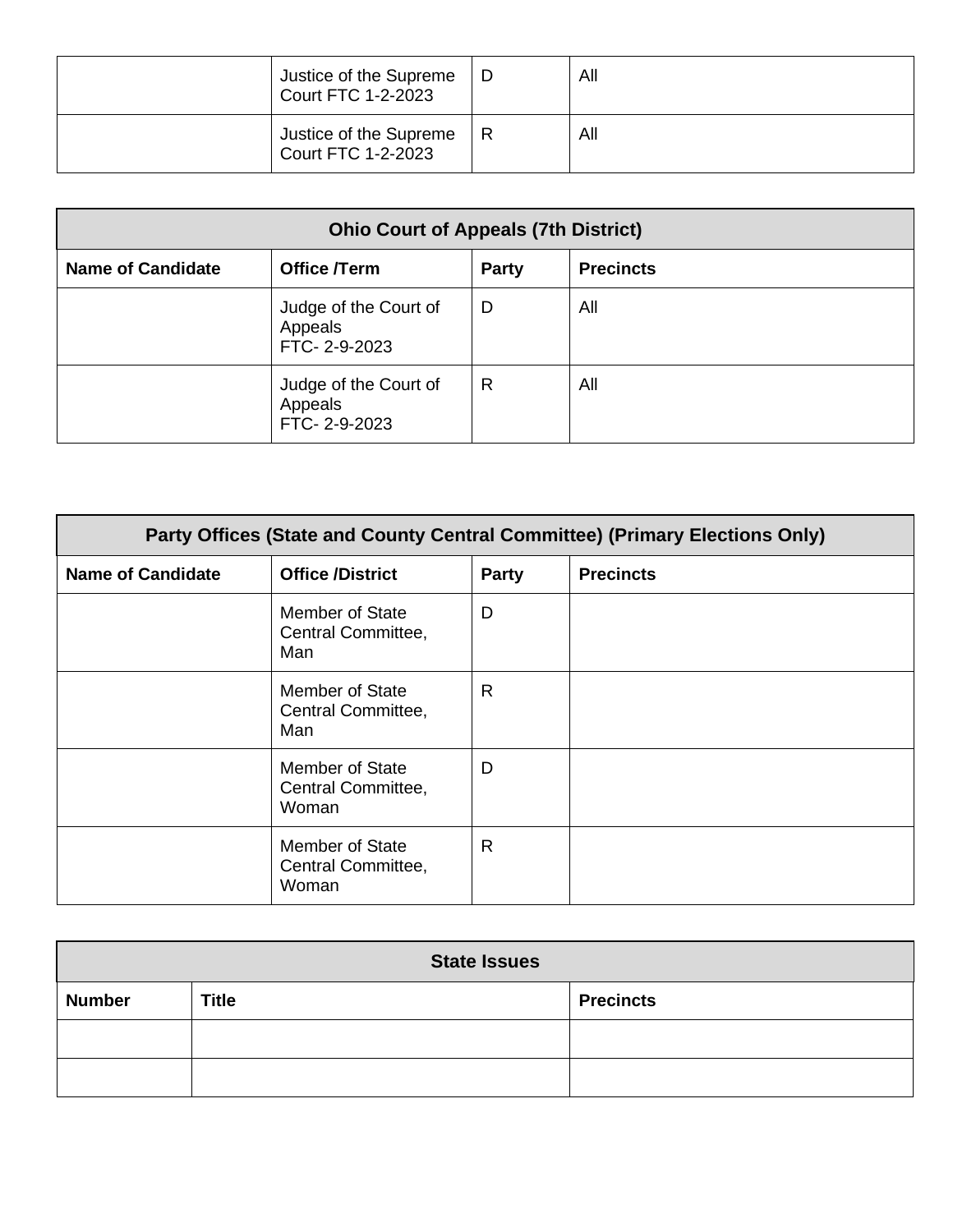| <b>Local Questions and Issues</b> |              |                  |  |
|-----------------------------------|--------------|------------------|--|
| <b>Number</b>                     | <b>Title</b> | <b>Precincts</b> |  |
|                                   |              |                  |  |
|                                   |              |                  |  |

*Due to ongoing litigation regarding the Ohio General Assembly and U.S. House of Representatives district maps, boards of elections will not be able to post a complete FWAB notice. For example, candidate names and precincts will be left blank for the offices of U.S. Representative to Congress, Ohio General Assembly, and party offices. However, boards are required to update the notification by the 46th day prior to the election with complete information, if possible.*